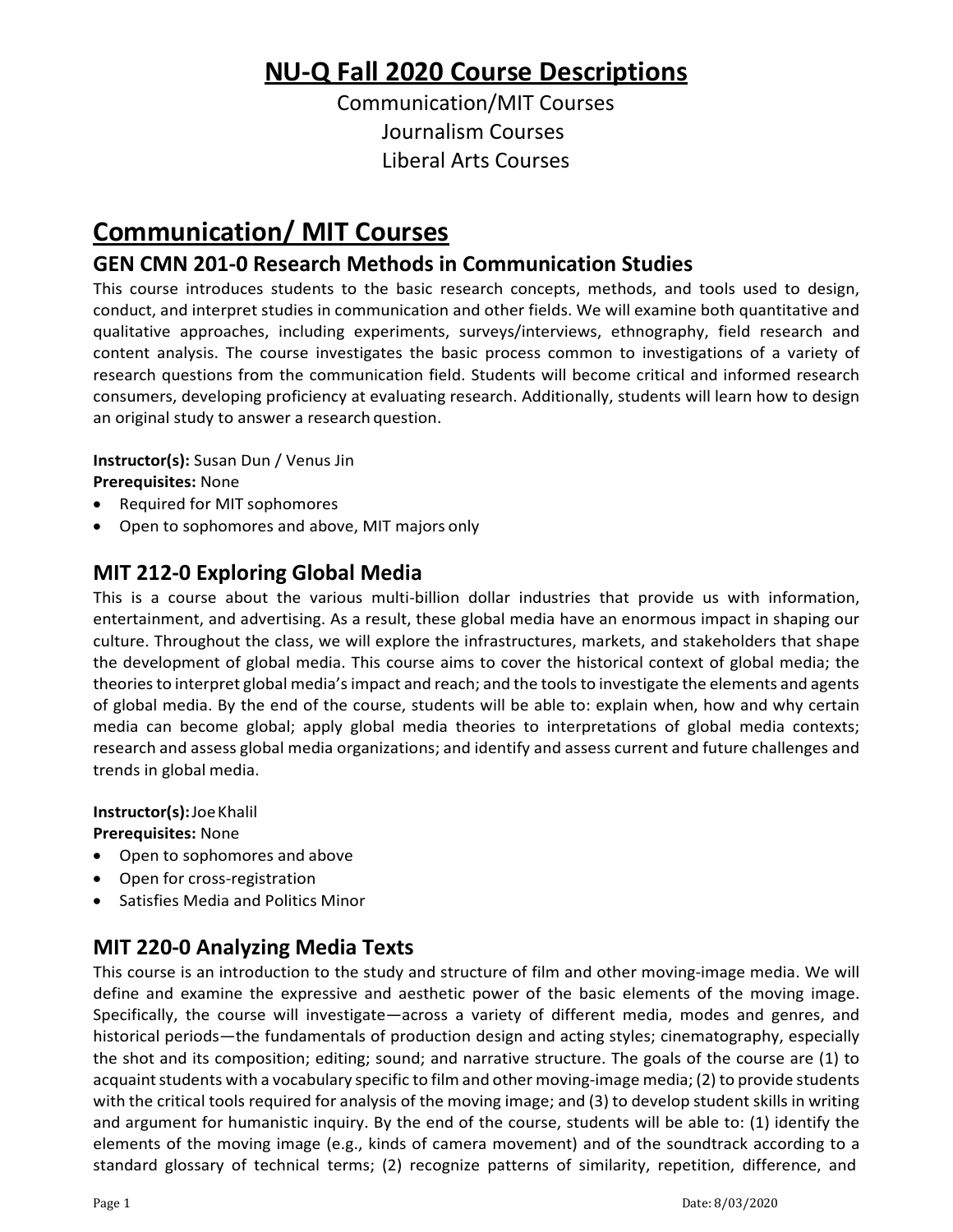variation in the image and sound tracks and describe them in brief screening reports and essays; (3) relate those patterns to narrative structure, character psychology, or larger themes and ideas, and describe these relationships in a report or essay; (4) choose the most salient elements in a film in order to craft a written argument about how their patterns function within the meaning-making process of the film.

**Instructor(s):** Scott Curtis

**Prerequisites:** None

- Open to first-year students only
- Open for cross-registration
- Satisfies Media & Politics Minor

# **MIT 260‐0 Foundations of Screenwriting**

This course is designed to supply students with tools to expand and enrich their appreciation of all aspects of filmmaking, especially screenwriting. Students will prepare for entry into the professional world by learning how outside forces can influence the screenwriter's decisions. Through the practice of screenwriting, students will: (1) learn how to represent in words not only story, but also sound design, editing, visual design, and other elements of media making; (2) discover how core concepts of character, structure, plot, theme, and tone interact within existing and emerging media forms, and (3) explore a variety of films, topics, and exercises that will provide inspiration for a piece of original work of personal significance. By the end of the course, students will be able to: (1) write in professional screenplay style and format; (2) generate compelling scenes, characters, and stories, and distinguish between derivative, obvious choices and honest, original alternatives that affect and move an audience; (3) think like a screenwriter, applying the language of constructive screenplay development and criticism to their own work as well as to the work of others.

**Instructor(s):** Dana Atrach

**Prerequisites:** None

• Open to sophomores and above, MIT majors only

# **MIT 325‐0 Film, Media & Gender: Girls' Media Culture**

Although media made for girls has long been derided as silly and undeserving of close attention, to the millions of preteen and teen girls who consume it, it is anything but insignificant. From Nancy Drew novels and Shirley Temple films in the 1930s to contemporary films and TV shows such as Whip It, Wadjda, and Hannah Montana, girls' media artifacts have functioned as important historical sites for the negotiation of cultural politics and youthful feminine ideals. In orderto shed light on the often‐overlooked history of girls' media, this course offers a critical investigation of (primarily) U.S. girls' media from the 1930s to the present, including novels, films, TV shows, advertisements, music videos, teen magazines, toys, and new media. We will investigate girls' media artifacts as aesthetic, political, and commercial texts through which youth have interfaced with lessons about gender, sexuality, race, ethnicity, class, national identity, and generation at different historical moments. American media will be taken up as our main object of study, but students will explore artifacts produced outside the U.S. in a group assignment, and we will consider reception practices among girls in both Western and non‐Western contexts. Ultimately, the goals of the course are: 1) to explore the dominant strategies utilized by the media industries to represent female youth and their concerns, as well as those utilized by girls in practices of self-representation; 2) to examine girls' reception of and diverse engagements with media; and 3) to consider how the landscape of girls' media production and consumption has changed, and resisted change, over time.

#### **Instructor(s):** Kirsten Pike **Prerequisites:** None

• Open to sophomores and above, MIT majors only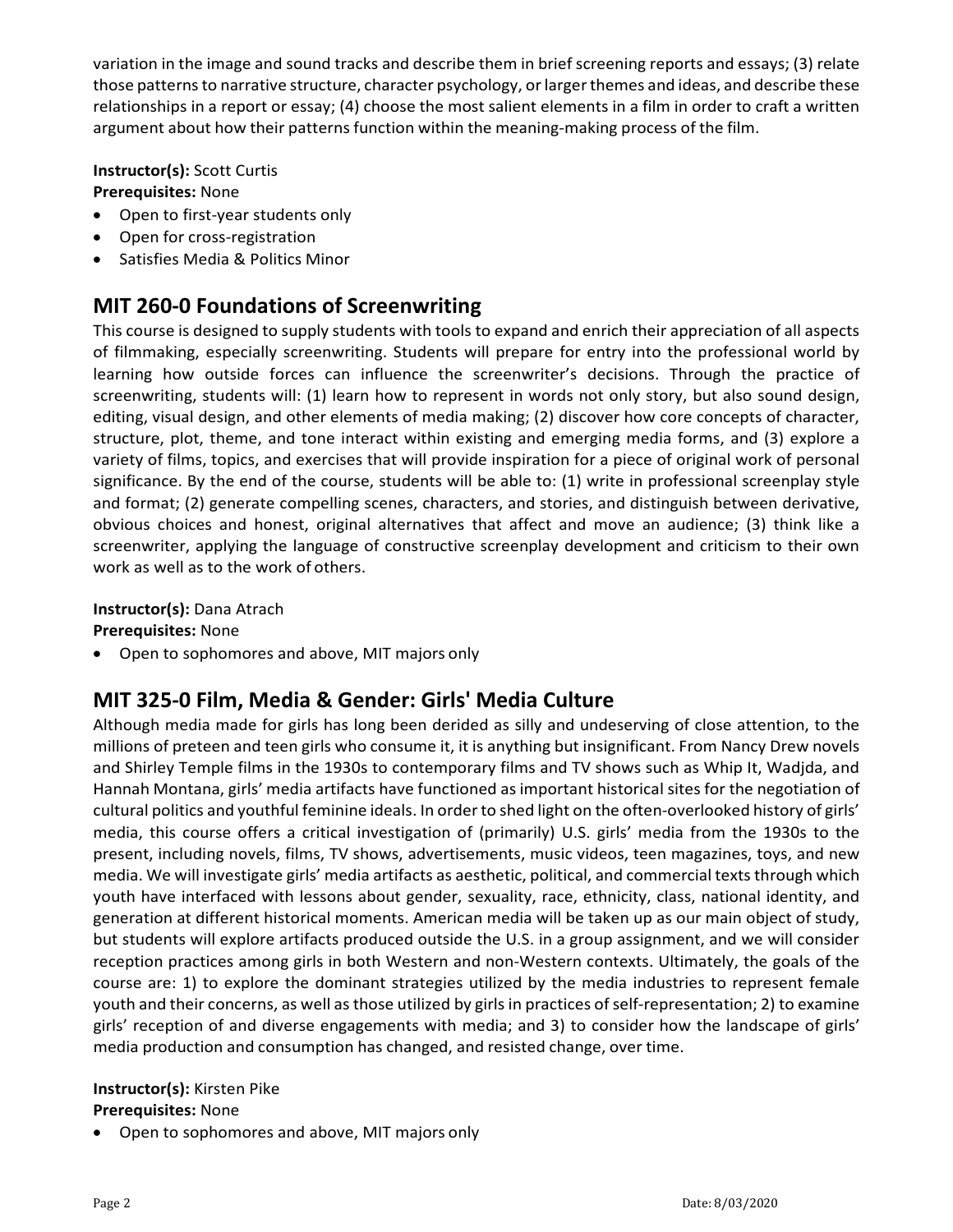### **MIT 330‐0 Topics in Theatre: Improvisation**

This course focuses on theater as the creation of an imagined situation, the conscious use of one's own instrument (body, voice and mind), to facilitate action and interaction. The student experiences this view oftheaterin (group) exercises, improvs and assignments. The course awakensstudentsto the possibilities of their voice and body in improvisational settings.

**Instructor(s):** Maria d'Herripon

**Prerequisites:** None

• Open to sophomores and above, MIT majors only

# **MIT 330‐0 Topics in Theatre: Theatre Directing**

Theatre acting and directing is a study of humankind and our attitudes towards ourselves. In this course, our point of departure is an understanding that art is a mirror of human society. Students learn by engaging in practice, experimenting, exploring. In short, we learn best by doing. In this all-compassing introduction to theater acting and directing, each student will act in several etudes and direct other students in a short play.

**Instructor(s):** Maria d'Herripon

**Prerequisites:** None

• Open to sophomores and above, MIT majors only

### **MIT 349‐0 Internship**

This course provides academic structure and guidance for professional internships being completed by students in the Communication Program. The course covers organizational communication and behavior topics, including: organizational cultures; working in teams; managing generational differences; effective workplace strategies; leadership and mentoring; work‐life balance; ethics and soft skills; feedback and motivation; technology in the workplace; networking; and starting life as young professional. In this seminar-style class, we discuss the readings and their relationship to events in the job sites; students share their progress reports, questions, and concerns about the work they are completing in various media‐ related jobs. Students are encouraged to explore the links and gaps between what they have learned in the classroom and what they are learning in the workplace, thereby developing their professional skills while deepening their academic experiences. Students are evaluated on a written final project and presentation and by their work site supervisor, as well as their weekly written responses to the readings, which should show a clear understanding of the readings as well as thoughtful application to the work site.

### **Instructor(s):** Susan Dun

**Prerequisites:** None

- Open to junior and above, MIT majors only
- Students may register for 1-4 units with the instructor's permission
- Instructor permission is required; students should write the instructor for permission to register at s[‐dun@northwestern.edu](mailto:dun@northwestern.edu)

### **MIT 351‐0 National Cinema: Modern Arab Cinema (2011‐20)**

The Arab Spring inspired a resurgence in filmmaking in the Arab world. This course willscreen and analyze dramatic films, both documentaries and narratives, from countriesincluding Tunisia, Syria and Egypt, by both male and female directors, that were made in the decade that followed the beginning of the Arab Spring, 2011-2020. By analyzing the selected films for their aesthetics and themes, as well as their political and societal context, students will gain perspective into each filmmaker's singular cinematic vision as well as the events that led up to the Arab Spring and the complex set of consequences that followed and continue to reverberate throughout the world. Students will have the unique opportunity to interact with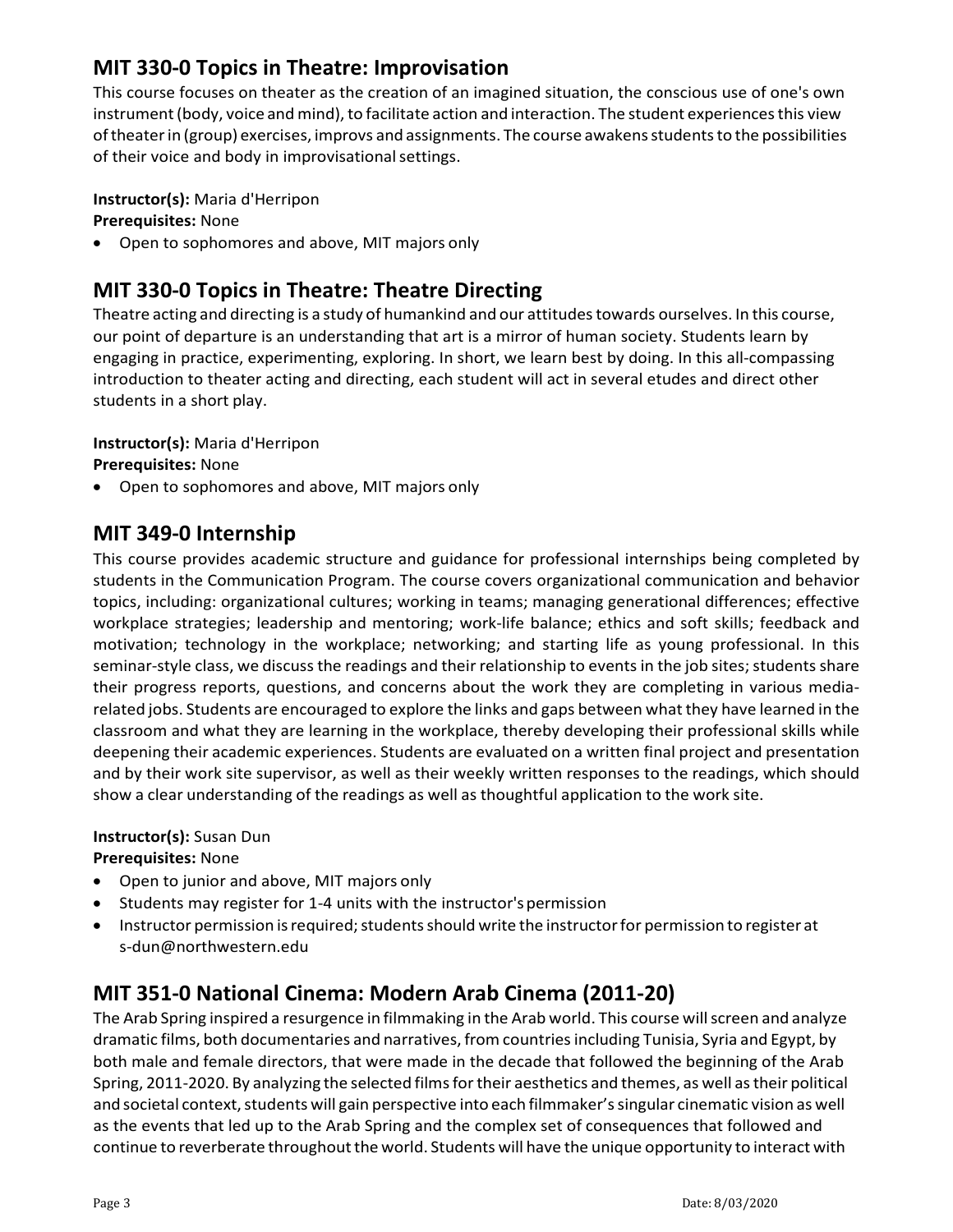the filmmakers of the screened films in order to gain insight into their directorial choices and personal reasons for making their films. Finally, students will learn how to discuss, present and write about film.

### **Instructor(s):** Rana Kazkaz

### **Prerequisites:** None

- Open to sophomores and above, MIT majors only
- Satisfies Media & Politics Minor & Middle East Studies Minor

### **MIT 352‐0 Undergraduate Seminar: Alternative Media in the Middle East**

Alternative media in the Middle East is a seminar course examining the diversity of contexts that often produce media through pirate radio, underground press, independent film, internet, digital and mobile technologies, and other forms. We examine various facets of these alternative media forms, their development, circulation and overall impact. The class will make use of readings, lectures, alternative media artefacts, case study analyses, guest presenters and your own research projects. In this course, we develop a set of analytical and practical tools to evaluate and distinguish between alternative and mainstream media. We also acquire regional understanding of the multitude of ways citizens, artists, critical thinkers and others are contributing to effecting change and enjoying the power of their imagination.

### **Instructor(s):** Joe Khalil

**Prerequisites:** None

- Open to sophomores and above
- Open for cross-registration
- Satisfies Media & Politics Minor & Middle East Studies Minor

### **MIT 360‐0 Topics in Media Writing: Pixar Storytelling**

Pixar has a distinct cinematic voice, loved by audiences, critics and filmmakers alike. Not only are Pixar's films known for their rich fictional worlds, glorious visuals, and original plots, but for their ability to move audiences. This course will focus on Pixar's effective storytelling techniques (core ideas, moving conflict, emotionally satisfying endings, character development, theme, etc.) and how they are used to create memorable films. Students will craft finished works including but not limited to character studies, dialogues, scenes, analyses and a completed feature film screenplay. This course is for writers interested in writing for animation or for anyone who is interested in learning more about the world of storytelling.

**Instructor(s):** Dana Atrach

**Prerequisites:** MIT 260‐0

• Open to Sophomores and above, MIT majors only

### **MIT 372‐0 Editing**

This course will introduce students to the fundamentals of digital non‐linear editing. The emphasis of the course will be hands‐on practice through a series of projects. There will be several in‐class screenings, readings, and a significant amount of time spent editing to develop your abilities. This class is the first step to finding your own "voice" as an editor. The projects in the class will offer experience with several different editing strategies and techniques. They are designed to develop conceptual and technical proficiency, as well as the working skills, strategies, and discipline necessary to provide a foundation for further exploration.

### **Instructor(s):** Joao Queiroga

**Prerequisites:** MIT 190‐0 with "C‐" grade or better

• Open to sophomores and above, MIT majors only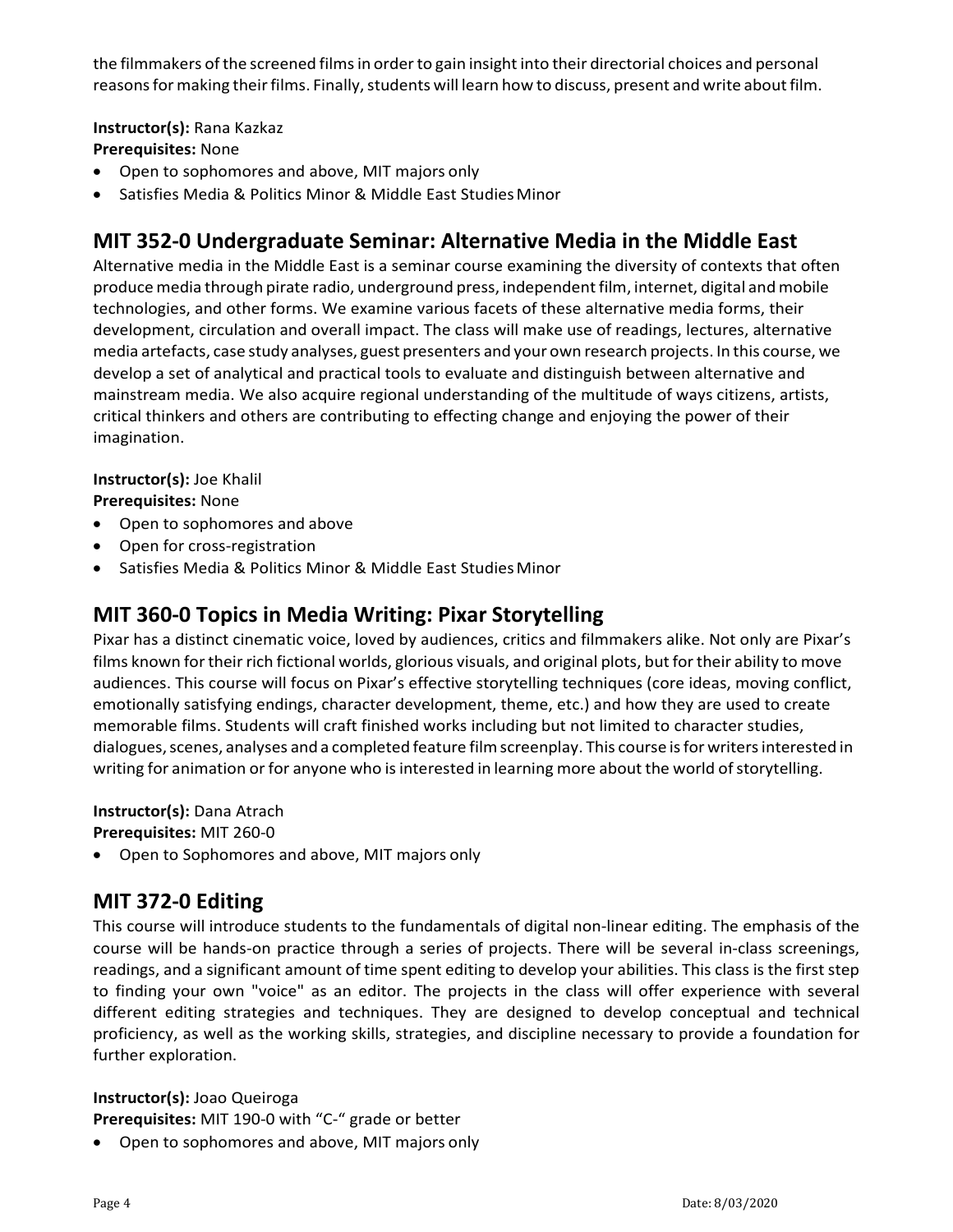## **MIT 376‐0 Topics in Interactive Media: Mixed Reality Design**

This course introduces students to fundamental concepts, theories, and techniques involved with designing and developing mixed reality products, i.e. augmented reality and virtual reality applications. Students will learn the affordances and limitations of different mixed reality products, their design requirements and development processes. The course uses Unity software to program interactions.

### **Instructor(s):** Mariam Rafehi

**Prerequisites:** None

• Open to sophomores and above, MIT majors only

# **MIT 379‐0 Topics in F/V/A Production: Digital Podcast Production**

In this digital production course, students will form an interdisciplinary team to produce, distribute, and promote an original podcast on iTunes, SoundCloud, Spreaker, and other emergent platforms. Students will have the opportunity to specialize in fields of digital production of interest to them. Podcasts represent a media format custom‐designed for busy 21st century lifestyles. Podcasts are essentially prerecorded radio focused around specific topics and made easily available for download via mobile devices. Beginning in 2004, as a disruptive new media format, podcasts have now broken through to mainstream popularity in many parts of the world—especially in South Korea, Sweden, Australia, and the United States. However, podcasts have yet to achieve popularity in the Middle East—which presents an entrepreneurial opportunity for Doha‐based digital creatives. Podcasts are a uniquely effective digital media format for consuming relevant information while on the go. One can consume podcasts while doing other tasks, e.g. while commuting to work; waiting in line for groceries; or running on the treadmill. And one can find podcasts dedicated to nearly every subject, no matter how broad or obscure. Quality podcasts offerboth information and entertainment, in bite‐sized chunks, right at your fingertips. Podcasts can also facilitate a deeper dive into subjects—creating the possibility for long-form investigations in an accessible medium. And podcasts can create communities by bringing together like‐minded individuals who share common interests. Podcasting is at the knee of the curve here in the Middle East, and this course offers the opportunity for enterprising media entrepreneurs to pioneer the genre for the region. In this course students will learn experientially the interdisciplinary teamwork required to produce, distribute, and promote an original podcast from scratch—gaining tangible expertise with current podcast production technologies. Having taken original digital media content from concept to execution: students will be able to point to specific podcast episodes produced in classthat are now live and available for download around the world.

### **Instructor(s):** Spencer Striker

**Prerequisites:** None

• Open to sophomores and above, MIT majors only

# **MIT 379‐0 Topics in F/V/A Production: The Director's Vision**

Vision is what distinguishes one film director from another. This course is meant to assist each student in defining and maintaining their unique vision from script to finished film. And yet a director's vision can only be realized through creatively and respectfully collaborating and communicating with others in the cast and crew. By breaking down the director's role from beginning to end, the class will offer vocabulary, tools and examples of the art and language of cinema in order to help the director knowledgeably communicate his/her unified vision to all the people responsible for fulfilling it. Each student will examine how to choose and work with a producer, screenwriter, cinematographer, production designer, editor and composer. In addition, the class will analyze the choices made by professional directors known for their unique visions in the hopes that students will be further inspired to create and define their own.

**Instructor(s):** Rana Kazkaz **Prerequisites:** MIT 190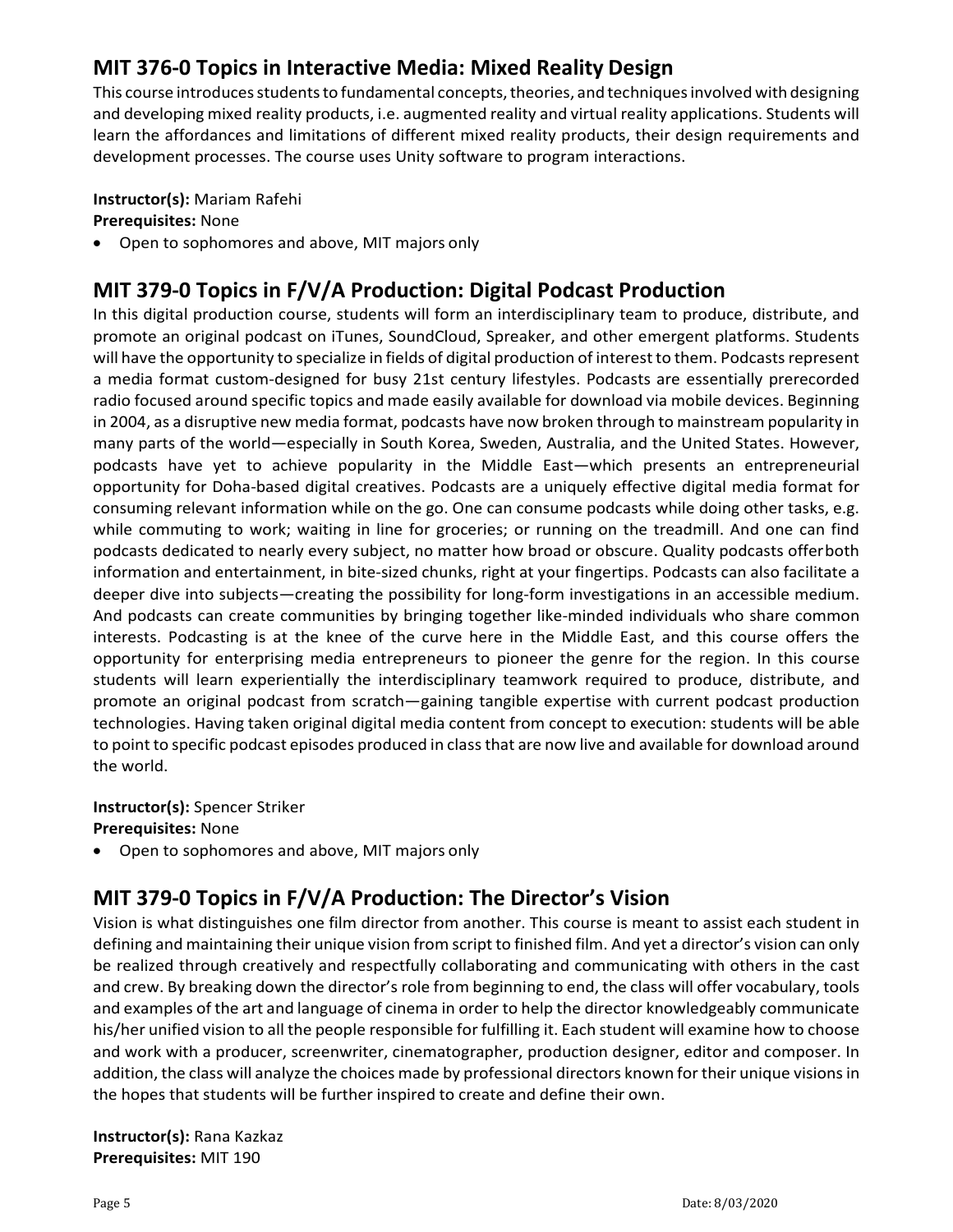• Open to sophomores and above, MIT majors only

### **MIT 388‐0 Internet and Society**

The Internet affects every society and culture on earth. This class surveys a range of theoretical, historical and technological issues that the Internet poses to society. At its core, this class asks students to critically think about the question "Who controls the Internet?" Students develop a broad familiarity with a range of issues and problems related to the impact of the Internet on society through directed readings and discussion. Students also hone their research and writing skills through independent research projects on Internet topics of interest throughout the course. The goals of this course are to 1) familiarize students with the macroeconomic, social, and political effects of the internet, 2) develop intellectual curiosity by supporting directed student research and 3) provide students with intellectual frameworks to consider internet policy.

**Instructor(s):** Banu Akdenizli

**Prerequisites:** None

- Open to sophomores and above
- Open for cross-registration
- Satisfies Media & Politics Minor

## **MIT 392‐0 Documentary Production**

In two lectures per week and outside field work, this course will cover the basics of documentary production with an emphasis on the creation of short documentaries, as well as the history of the genre. Using advanced cameras, professional location audio recording equipment, and Adobe Premiere Pro computer editing, you will create engaging, meaningful, creative non-fiction media. Concurrently throughout the semester, your inquiry, discovery, and mastery will be firmly grounded in the history and scholarship of American and international documentaries from the early part of the 20<sup>th</sup> century to today.

**Instructor(s):** Joao Queiroga

**Prerequisites:** MIT 190‐0

• Open to sophomores and above, MIT majors only

# **MIT 393‐0 2D Computer Animation**

In this course, students will learn how to make digital animation and discover how to capture the hearts and minds of audiences with this highly popular and fun - filled art form. It offers a basic comprehensive understanding of integrating motion theory and various digital practicesthat create the illusion of life and movement on the screen. The course consists of three main components:1. Theoretical knowledge development to understand the history of animation, basic principles of time and movement, digital production systems and methodologies, sensual values (such as visual, aesthetic, formal, pragmatic) and abstract values (such as emotional, motivational, persuasive).2. Technical knowledge development through

in - class workshops, self - guided learning, hands on practice using computer software and employing different digital production methods and processes. Students will learn how to manage projects and understand various technical terminologies, attributes and industry - standard specifications.3. Experimentation and creative exploration by taking the knowledge and skills that were gained in the first two phases and reapplying them using a more personal, creative and conceptual mind – frame. This phase will reinforce the importance of narrative and creating value and romance for different audience.

#### **Instructor(s):** Spencer Striker **Prerequisites:** None

• Open to sophomores and above, MIT majors only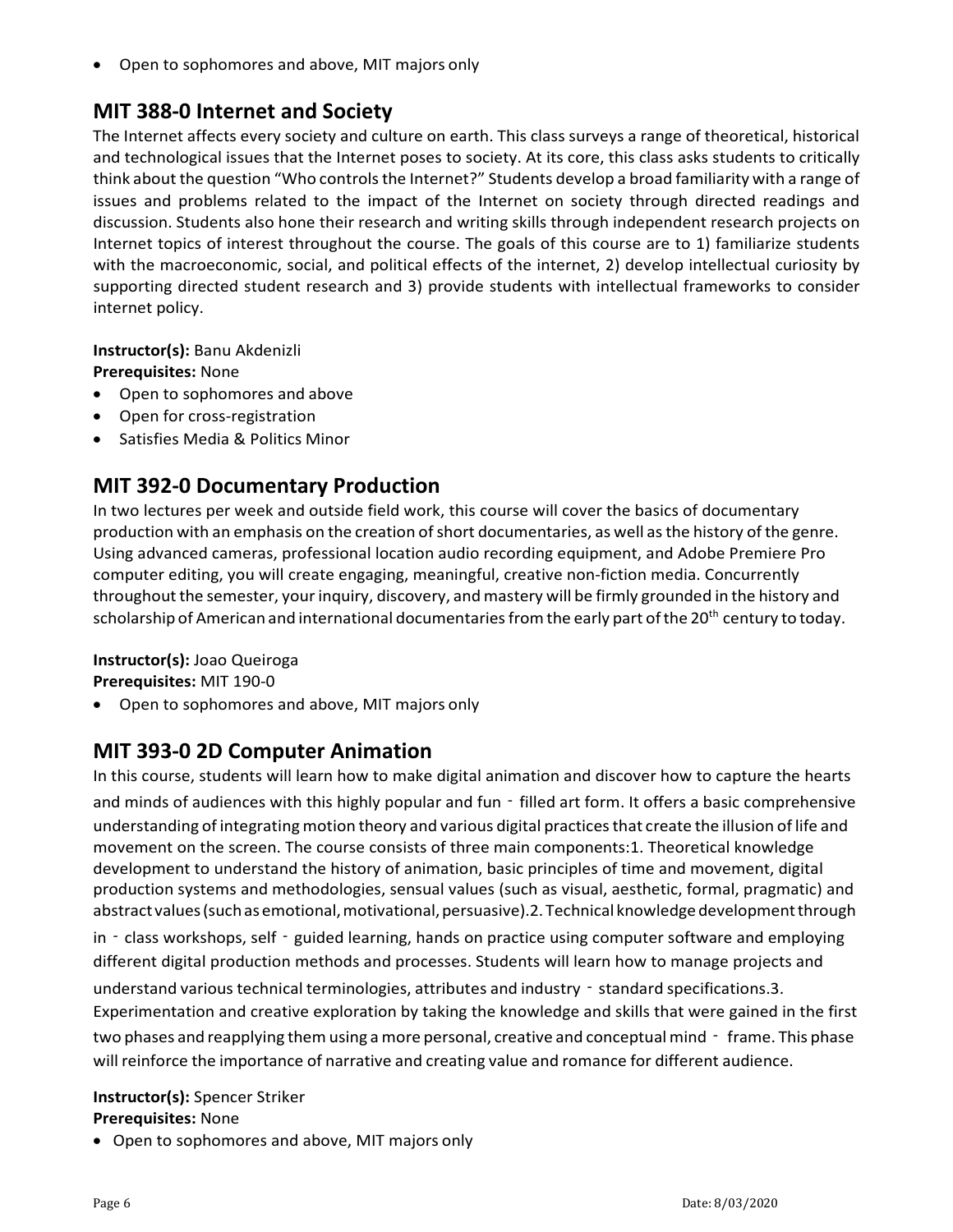## **MIT 398‐0 Undergraduate Seminar: Media Economics**

In this course, students develop essential understandings of how and why economic and financial forces shape media industries and influence the strategies and operations of media companies. Media have important political, cultural and social roles in every society, but at base every company is a financial organization because the need for resources drives competitive strategy and deciding how to apply resources is fundamentally about sustaining creative activities. The importance of media economics applies to commercial and non-profit companies alike, and at all levels from local to global levels. In this course students learn key concepts and practices such as economies of scope and scale, business models and revenue streams, vertical and horizontal integration, consolidation and conglomeration, convergence and disintermediation, financial and management accounting, and so forth. The course focuses on the microeconomic level of company and industry performance ratherthan broad macroeconomic theory. Study emphasizesthe impacts of profound disruption caused by advancing digitalization in platforms and globalization in competition, that poses threats and brings opportunities for media companies in competitive markets. Guest speakers from the media industry in Doha provide real world perspectives to supplement readings from textbooks by two of the most influential figures in the field, Robert G. Picard and Gillian Doyle. Students do not need prior knowledge of economic theory.

**Instructor(s):** Gregory Ferrell Lowe **Prerequisites:** None

• Open to sophomores and above

# **MIT 398‐0 Undergraduate Seminar: Intercultural and international Communication**

Intercultural and international communication. As a result of new communication technologies, the movement of people across borders, global media, transnational organizations and economies, the need for intercultural and international communication understanding and competency has become more salient than ever. This course examines the relationships between communication and national cultures. The course covers theory and research in intercultural and international communication, and aims to identify and describe the many different ways we communicate and interact across cultures and nations. Through a combination of research projects, discussion and case studies some of the issues that will be discussed are: theories of symbolic interaction, nonverbal communication, world‐system theory, global flows of information, interaction between beliefs and identities, the importance of power and contextin intercultural and international communication. By the end ofthis course studentsshould be able to read and analyze current research in intercultural and international communication from multiple research paradigms; learn skills to communicate effectively across culturally diverse environments by identifying challenges that arise from difference, increase intercultural competence by creatively addressing those challenges, broaden perspectives of culture and people in general and build capacity to adapt by exploring cultural and international similarities and differences.

### **Instructor(s):** Banu Akdenizli

**Prerequisites:** None

- Open to sophomores and above
- Open for cross‐registration
- Satisfies Middle East Studies Minor

### **MIT 398‐0 Undergraduate Seminar: Organizational Communication**

This course explores influential theories and examines research about organizational communication. The focus for this field of specialization is effectiveness in the exchange of information and the sharing of knowledge which is crucial for the effective operation of every media company. Organizations must be competent in both internal and external communication practicesin orderto manage the interests of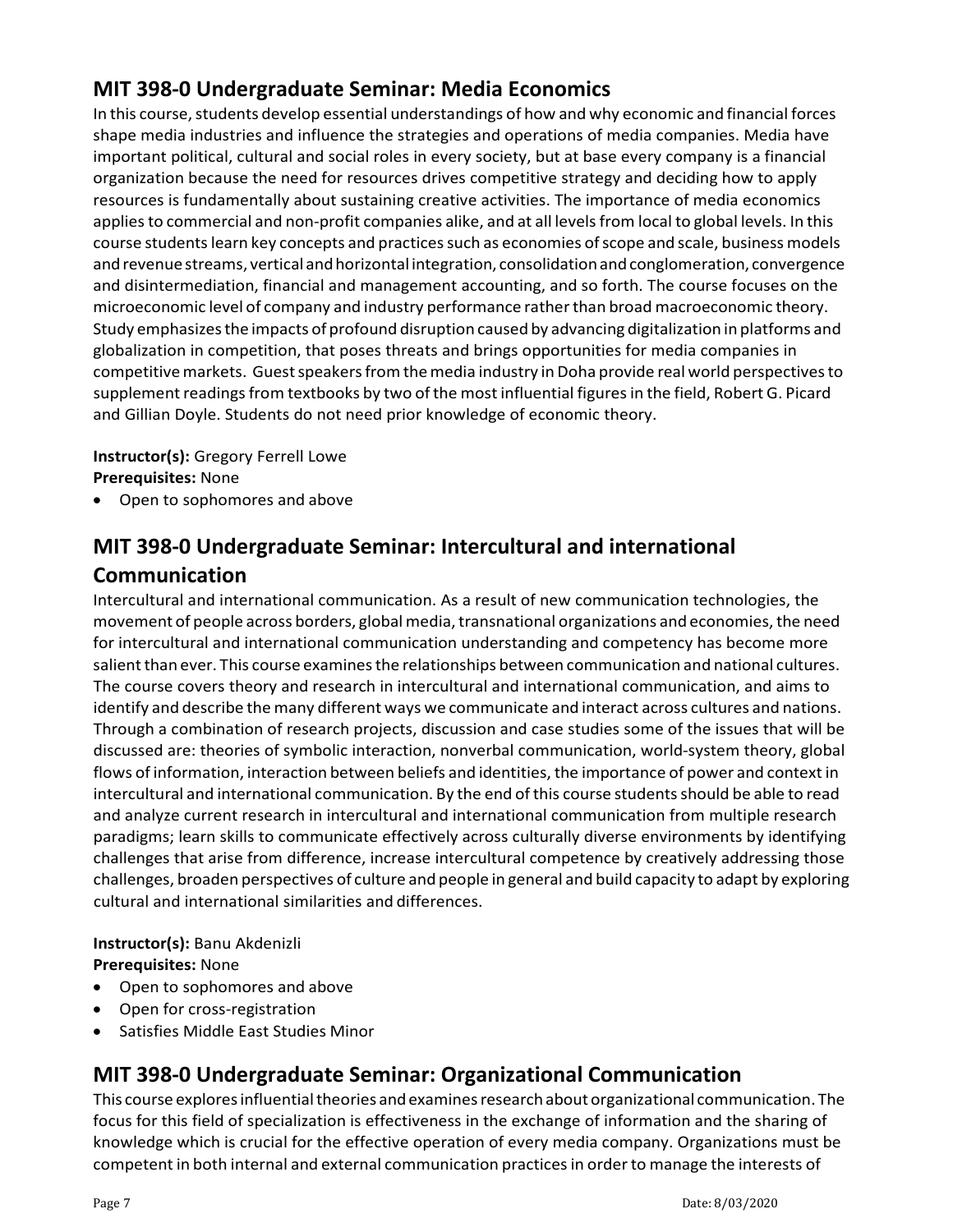diverse stakeholders. Otherwise, the organization cannot achieve its strategic goals and be an effective and efficient company.

### **Instructor(s):** Martin Ndlela

**Prerequisites:** None

• Open to sophomores and above, MIT majors only

# **MIT 398‐0 Undergraduate Seminar: Media in Africa**

This course examines influential theories and approaches that underpin the relationship between media and society in African countries. The course surveysthe history and development of media institutions on the continent in various regions, interrogates media policy and regulation in comparative terms, employs a political economy orientation for understanding the role of media in the exercise of political and economic power, and clarifies trends and dynamics in media development.

### **Instructor(s):** Martin Ndlela

**Prerequisites:** None

- Open to sophomores and above, MIT majors only
- Satisfies Media & Politics Minor

### **MIT 398‐0 Undergraduate Seminar: Communication Skills**

This course teaches students how to be effective communicators in various platforms, formats and contexts. Students will learn how to make impactful presentations, to develop skills in public speaking, and hone practical skills in writing and design. The course combines practice and instruction.

### **Instructor(s):** Martin Ndlela

**Prerequisites:** None

• Open to sophomores and above, MIT majors only

# **Journalism Courses**

### **GEN CMN 202‐0 News and Numbers**

Introduction to statistics for journalism students. Students will discuss ways to detect fraud in government data, methods for dissecting academic research from scholarly journals (as well as research promoted in pressreleases), and strategiesforreporting numbersto amass audience, among otherskills. Students will become deeply familiar with SPSS software. Covered topics include those common in general statistics courses, including the Central Limit Theorem, descriptive and inferential teststatistics, correlation,One‐ Way and Two‐Way Analyses of Variance, and multiple regression. Specific attention is given to challenges journalists encounter in reporting numbers.

# **Instructor(s):** Jairo Alfonso Lugo‐Ocando

**Prerequisites:** None

• Open to sophomores and above, Journalism majors only

### **JOUR 201‐0 Journalistic Storytelling Across Media**

Students will produce journalism stories across a variety of forms and platforms: writing for print and digital outlets, as well as creating audio, video and interactive content. You will learn how to amplify your storytelling by tapping into social media tools to reach, attract and interact with a wider audience. This class is conducted in a collaborative atmosphere within a newsroom environment to produce stories for the digital age. You will develop a strong sense of news judgment and be prepared to learn advanced areas of reporting and storytelling in future classes. This course builds on the introductory experiences in techniques of journalism received in your first year, developing these to master basic skills of every storytelling format. These include news judgment, information gathering (sourcing,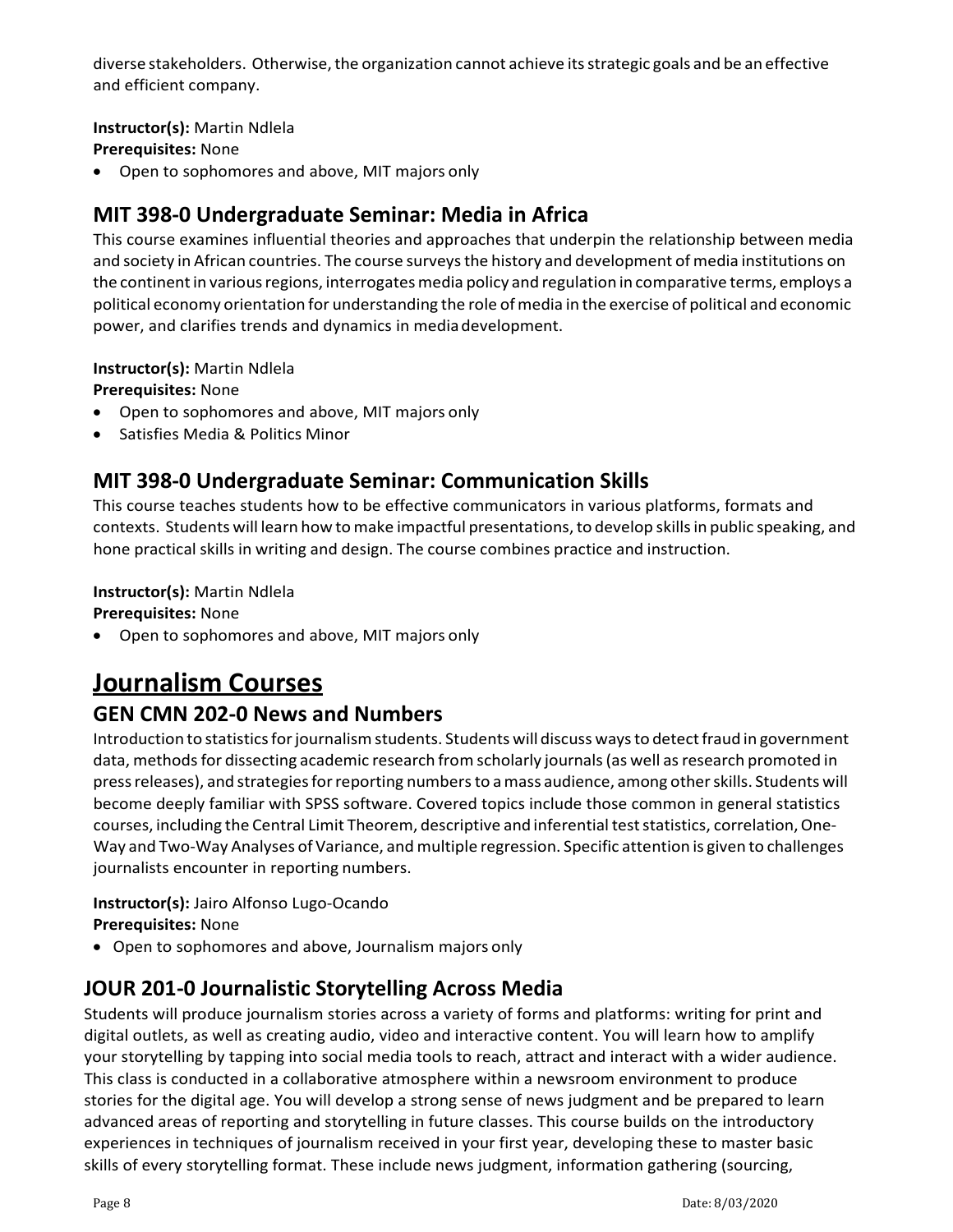discovering and covering different kinds of news, interviewing techniques, practices of inclusion and sensitivity); constructing stories (leads, story structure, quotes, use of data, assessing collected information); editing and presentation (grammar, punctuation, AP style, voice, tone, clarity); and visual literacy and presentation. This course emphasizes deadline reporting and storytelling and the practice of ethical journalism. The course expands students' skills in the use of multi‐platform tools (text, photos, audio and video in print, broadcast and/or digital platforms) needed for effective, relevant and engaging storytelling.

### **Instructor(s):** Mary Dedinsky / Abraham Abusharif / Gregory Toppo **Prerequisites:** JOUR 202‐0

**•** Open to sophomores only, Journalism majors only

## **JOUR 202‐0 Journalism in the Digital World**

This course begins your exploration of a field that is constantly transforming yet strives to remain true to asset of time‐tested fundamentals. We will explore essential questions about journalism and strategic communication: its purpose(s), its techniques and what makes it valuable. Once those foundations are laid, we will examine digital technology's impact on journalism, including the essential role social media and mobile technology play. In the final weeks, you will work as journalists to cover a real news story from multiple perspectives. Working in a newsroomsetting, youwill gatherinformation and produce contentfor social media and mobile platforms.

**Instructor(s):** Eddy Borges‐Rey/ Marcela Pizarro (Lec/Lab) **Prerequisites:** None

• Open to first-year students only

### **JOUR 318‐0 Mobile Journalism (MoJo)**

Smartphones have become an essential component of contemporary journalism. On average, 62% of users prefer to read their news on their smartphones, which has steered editorial efforts towards mobile‐first strategies. The level of technical sophistication of modern smartphones, coupled with their online connectivity and their computing power, has made these devices able to produce and disseminate news of a professional standard in-situ. More and more, smartphone footage finds itself competing with standard broadcasting footage in news bulletins and newscasts. ENG and EFP operations are put aside in favorr of compact and portable mobile journalism(MoJo) deployments. With a fullradio ortelevision studio in their pocket, Mobile journalists are now able to blend in to challenging reporting environments and efficiently navigate their complexities.

This practical course introduces students to the methods and techniques of Mobile Journalism. Students will use MoJo gear to gather, produce and post-produce mobile news packages to a professional standard. The course will also provide an opportunity to learn about apps, the limitations ofthe medium, and how to tell mobile‐first stories.

**Instructor(s):** Eddy Borges‐Rey **Prerequisites:** None

**•** Open to sophomores and above

### **JOUR 321‐0 Storytelling: Magazine and Feature Writing**

Magazine and Feature Writing students will be introduced to the editorial flank ofthe magazine world (online and print)—a vast and storied part of not just journalism but public debate, controversy, and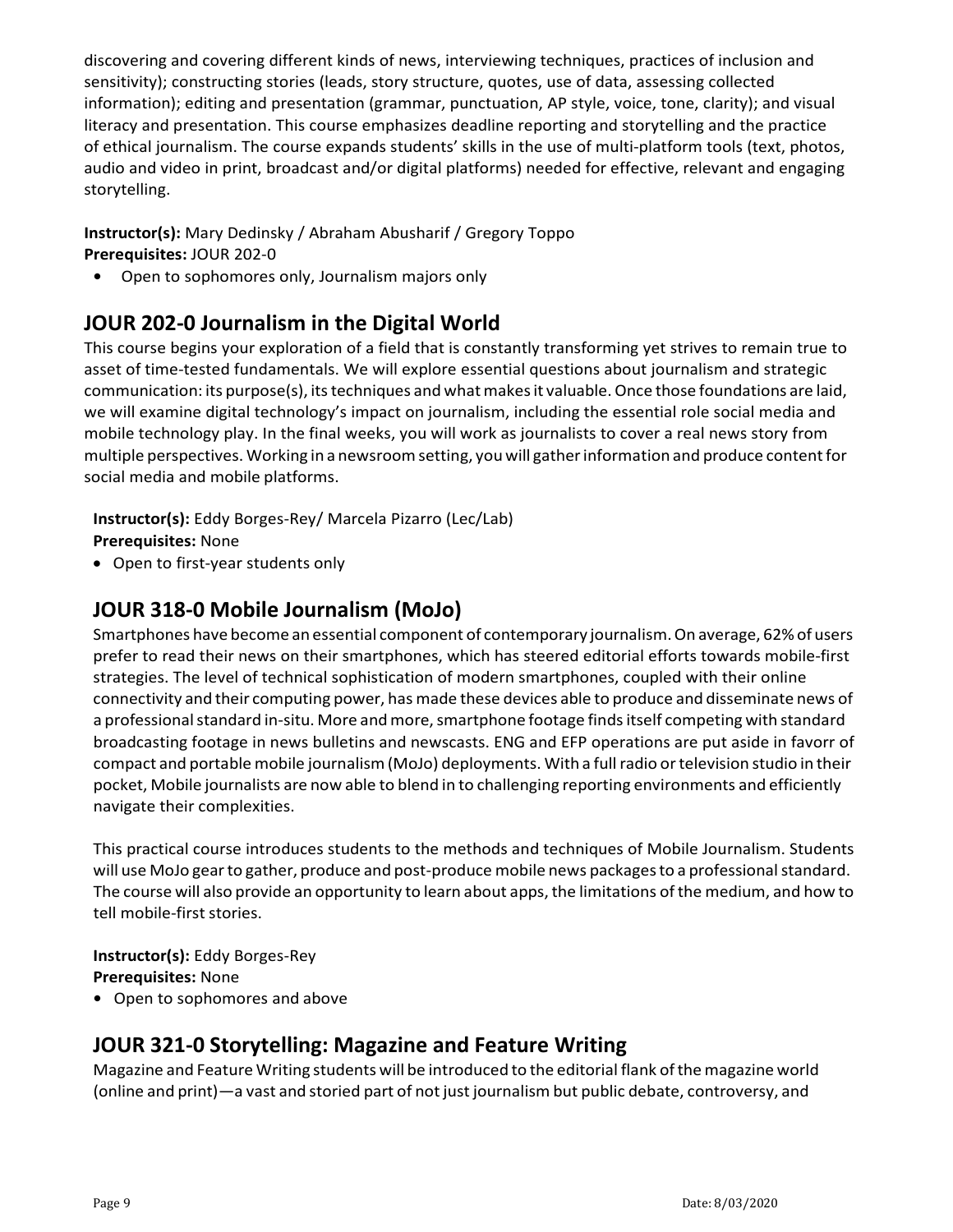exchange of ideas. Students will be introduced to and learn how to write and edit various "kinds" of magazine stories. Though they originated in print magazines (and still do so in a surprisingly robust way), these story types have survived the transition to online publications to an important extent. (We will discuss the differences between online stories and print.) This is a writing-emphasized, editing-dependent and reporting‐based class. You will learn important skills and will be shown an expansive venue for your story ideas, storytelling abilities and, of course, your unique writing style and voice. By this point in the journalism program, students are expected to have advanced writing skills so that we may focus more on the various structures and approaches to magazine writing. Students are expected to develop their story ideas (in close consultation with your instructor and classmates) and find sources required to produce interesting and well-told stories. Also, you will produce your own multi-media accompaniments to your stories. As such, you will be introduced to open-source offerings that permit students to design creative art concepts intended to accompany their written pieces. An example is the work done by Medill's Knight lab.

### **Instructor(s):** Abraham Abusharif

**Prerequisites:** JOUR 301‐0 **OR** JOUR 301‐1 with a C or better

• Open to juniors and above, JOUR majors only

### **JOUR 324‐0 Video Journalism – Video Producing: Broadcast/Web**

Video Production for Broadcast & the Web will cover techniques associated with writing and producing broadcastsfortelevision and digital platforms. Students will learn the roles and responsibilities ofthe key personnel involved in producing programs both within the studio and outside broadcasts. Students will have the opportunity to take on all the production and technical roles available, providing them with a strong foundation in live television production. The course will also instruct students in advanced storytelling, shooting, and editing techniques for television and multi-platform environments. It will enable students to recognize and understand the technical and aesthetic aspects of visual storytelling and how to build successful visual narratives using a combination ofstill images, 4K video, ambient audio, voice and/or text. The course is designed to prepare students for the "real world", allowing them to apply the journalistic standards of truth, fairness and accuracy, alongside the tools and techniques of multi-platform journalism, to tell compelling narratives in a professional environment. The course will consist of lectures, discussions and practical exercises.

### **Instructor(s):** Miriam Berg

**Prerequisites:** None

- Open to juniors and above
- Openforcross‐registration
- This course carries 2.00 NU‐Q units

### **JOUR 370‐0 Media Law & Ethics**

Introduces students to the basic legal concepts necessary to produce content responsibly in a global environment. Students develop a basic understanding of principles offreedomofspeech and freedom of the press through the study of government structures, defamation, intellectual property protection and invasion of privacy.

### **Instructor(s):** Craig LaMay

### **Prerequisites:** None

- Open to juniors and above
- Priority to Journalism students who will be on residency in thespring

### **JOUR 390‐0 Special Topics: Culture Media Magazine Show**

The Media & Culture Magazine show is a 15‐week production course for students who want to learn to write, direct and present broadcast quality programming. The final product will be a studio presented show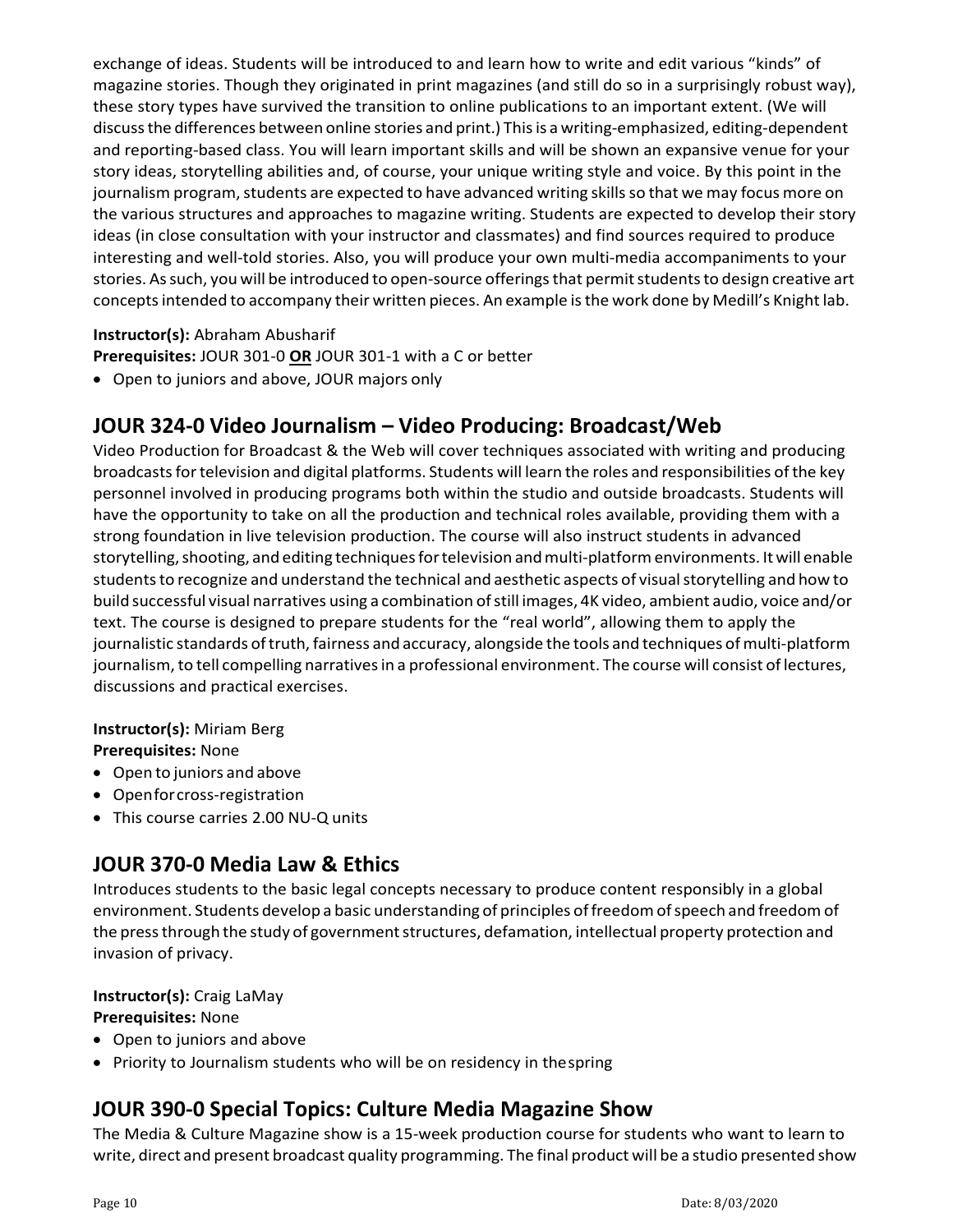with a range of short and long reports and films about art, culture and media. Students will be asked to pitch, produce, direct, write, film and edit slickly produced short films of a high editorial standard. They will also be required to produce studio excerpts which will include training in presenting, production and graphic design. Thisis a dynamic course taught by someone who has worked in the industry and requires ambitious students who are keen to write and produce for broadcast – and who will walk away with a strong element to add to their show reel.

#### **Instructor(s):** Marcela Pizarro **Prerequisites:** None

• Open to juniors and above

### **JOUR 390‐0 Special Topics: Gender and the Media**

This course will give students a general introduction to covering pressing gender and women's issues in media. Students will be introduced to gender and feminist theory and will study how American and Middle Eastern media cover issues of particular importance to women, such as sex trafficking, rape, domestic violence and economic issues. They will learn how such coverage can be improved to better reflect women's lived realities and perspectives. Students also will learn how female and gendered voices have been historically ignored, stereotyped, misunderstood and marginalized by many media professionals; how this approach often resulted in warped truths and narratives in news reports; and how aspiring media practitioners can avoid these common pratfalls.

### **Instructor(s):** Christina Paschyn **Prerequisites:** None

• Open to sophomores and above

### **STRATCOM 303‐0 Introduction to Strategic Communication**

Introductory course in which students learn about the fundamentals of strategic communication; become familiar with strategic communication practices such as advertising, public relations, branding, corporate communication, promotions, social media marketing, and mobile marketing; understand the integrated approach to IMC (Integrated Marketing Communications); explore issues shaping the practice of strategic communication such as ethics and industry regulations; discover career opportunities and types of jobsin strategic marketing communications in the non-profit sector, the private sector, or the government.

### **Instructor(s):** George Anghelcev

**Prerequisites:** None

- Open to sophomores and above
- Students who have earned credit for IMC 330‐0 or IMC 303 may not earn credit for STRATCOM 303‐0
- Satisfies Strategic Communication Certificate

### **STRATCOM 305‐0 Corporate Storytelling**

Development ofmessage strategiesfor communicating with consumers and other audiences. Emphasis on understanding audiences, how persuasion works and how brand communications are developed and executed. Hands-on exercises in writing and using digital and social media for effective communications.

### **Instructor(s):** George Anghelcev

**Prerequisites:** IMC 330‐0 or STRATCOM 303‐0

- Open to sophomores and above
- Students who have earned credit for IMC 331-0 may not earn credit for STRATCOM 305-0
- Satisfies Strategic Communication Certificate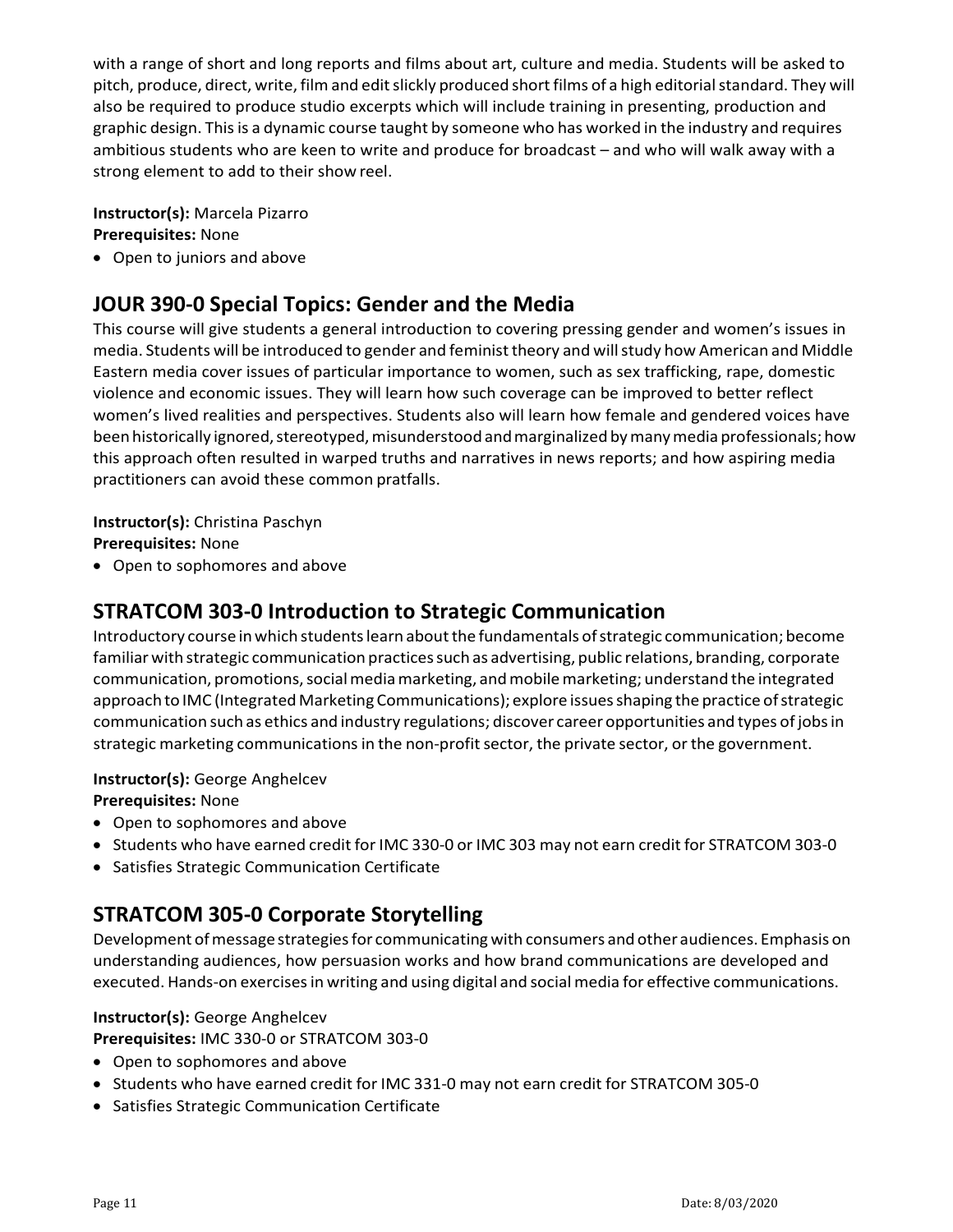# **STRATCOM 307‐0 Digital, Social and Mobile Marketing**

Focus on the tools, methodologies and programs used by companies to develop, justify, deploy and measure their social and mobile marketing programs. Development of complete social marketing programs for actual companies using best practices, including social monitoring, web analytics, social marketing systems, blogs, Twitter, Google Plus, LinkedIn and other tools.

### **Instructor(s):** Ilhem Allagui

**Prerequisites:** STRATCOM 303‐0

- Open to sophomores and above
- Satisfies Strategic Communication Certificate

# **Liberal Arts Courses**

### **ECON 242‐0 Principles of Economics**

This introductory course studies basic economic concepts and theories. It is divided into two main parts: microeconomics and topics on macroeconomics. The module examines central economic ideas including supply and demand, market structures, consumers, public policy and monopoly as well as macroeconomic indicators such as gross domestic product, inflation and unemployment. Issues on economic growth, financial systems and capital markets are also discussed (including Islamic finance). Whenever possible, examples from Qatar and other economies in the Gulf region will be used to illustrate the material being discussed. The content and delivery of the course are suitable to students who are not pursuing a major in economics. Topics are discussed in a relatively non-technical way. Analytical explanations will focus on graphs rather than mathematics.

**Instructor(s):** Giovanni Bandi & Tamer Rabbani **Prerequisites:** None

- Open to first-year students and above
- Open for cross‐registration

### **ENGL 103‐1 First‐Year Writing**

The primary goal of this course is to improve writing skills within an academic setting. It is designed to help a student become a more efficient and successful writer by also strengthening skills in reading and analyzing texts. It recognizes that writing is indeed a process. This means that whether a writer starts with a thesis, an outline, or an assigned topic, there will be many steps and missteps involved in producing the final essay. Multiple phases of the writing process will be carried out, such as workshop, peer review, and one‐on‐one conferences with the instructor. Each semester, a different theme willserve as a focal topic for readings, discussions, and writing assignments.

**Instructor(s):** Aaron LaDuke / Maria Lombard / Sam Meekings / Kelly Wilson / Michael Telafici **Prerequisites:** None

• Mandatory for all first-year students

### **ENGL 242‐0 Topics in Literature: Intro to Creative Writing**

The course introduces the basic principles of creative writing, focusing on fiction and poetry. The course will provide an introduction to narrative, character, setting and voice. Students will read from a variety of literary genres, and identify how to replicate the techniques and tools in each genre in their own writing. The course will prioritize experimentation and building up a regularwriting practice. Students will explore a variety of writing styles, and practice analyzing and critiquing creative work in regular workshops.

#### **Instructor(s):** Sam Meekings **Prerequisites:** None

• Open to first-year students, sophomores and ABP Dual Enrolled students

Page 12 Date: 8/03/2020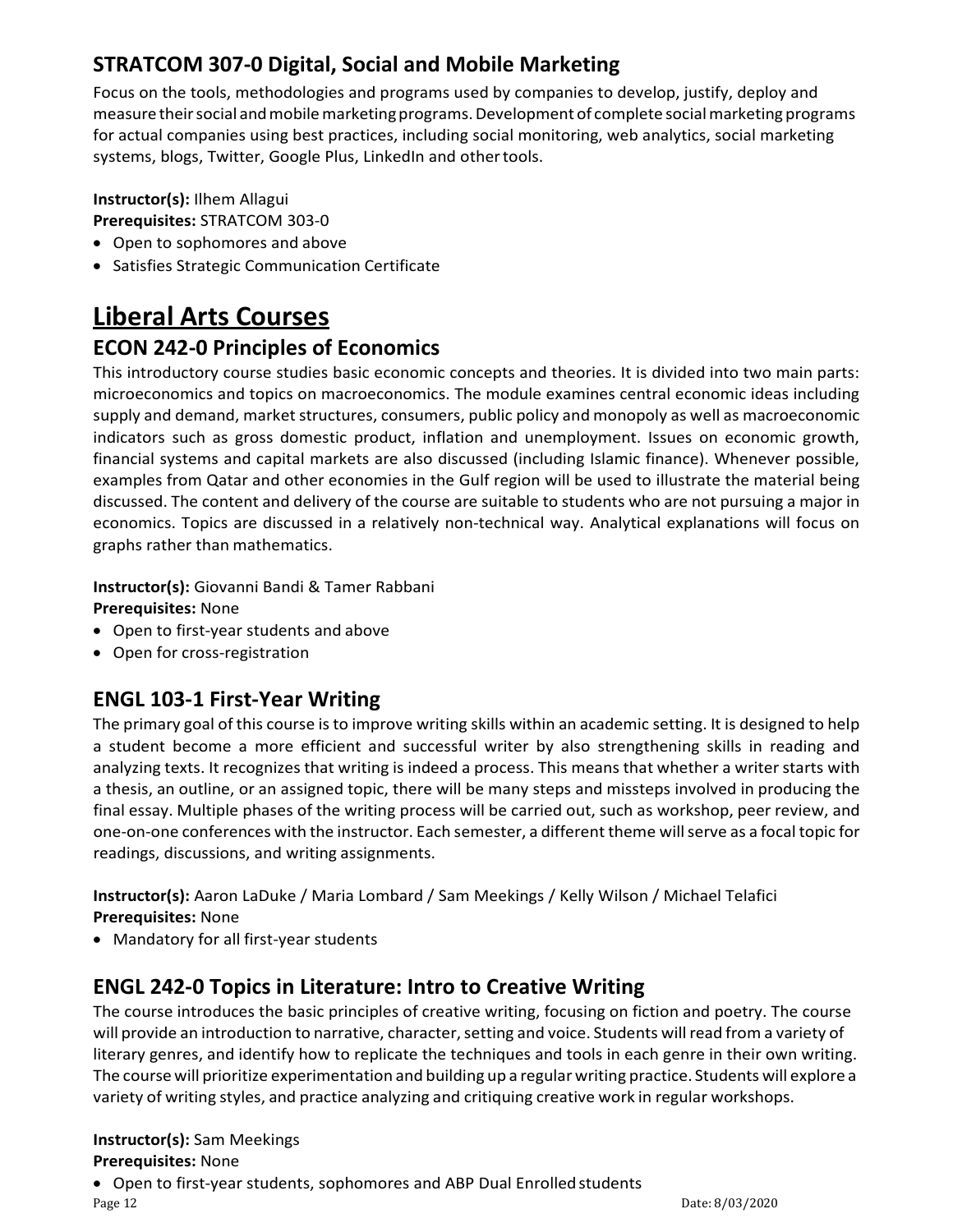• Open for Cross‐registration

## **ENGL 242‐0 Topics in Literature: Literature and Place**

This course will examine literary works through their specific settings. In the introductory text of the course, Tim Cresswell writes that "place is not just a thing in the world but a way of understanding the world." Focusing on place in literary texts provides a critical lens that unlocks a

rich variety of subjects: themes of identity, belonging, and displacement, as well as the gamut of social and political issues. This kind of place based analysis givesrise to a number of important questions as well: How can setting act as character? How does location become place? And, how fully can works of literature create place in the minds of readers? As the class encounters works from a number of global settings, the common goal will be to utilize place as a method of inquiry to more deeply examine and comprehend the world.

**Instructor(s):** Aaron LaDuke **Prerequisites:** None

- Open to first-year students, sophomores and ABP Dual Enrolledstudents
- Open for cross‐registration

### **ENGL 242‐0 Topics in Literature: Postcolonial Literature**

Although we live in a world that is technically after colonialism, our ideas, governments, institutions, and many other elements of ourlives are still organized and determined by the western world's colonization of the rest of the world. Like a ghost, colonialism is technically gone but asserts itself in our reality in micro and macro ways on a daily basis. How that process works, via concepts such as race, and how to counteract it are some of the main subjects of postcolonial studies. In this class we will address core postcolonial, anti-colonial, and decolonial thinkers such as Edward Said, Albert Memmi, Achille Mbembe, Franz Fanon, Aimé Césaire, and Gayatri Spivak, among others. Furthermore, we will turn to novels, short stories, and films from Africa, the Caribbean, Asia, the Middle East, and Latin America to consider ways of seeing and being that overcome a reliance on western models. In particular, we willread the literary works of authors such as Chinua Achebe, Chris Abani, Jamaica Kincaid, Aravind Adiga, Luis Sepulvada, Nawal El Saadawi, Gabriel García Márquez, and Ngũgĩ wa Thiong'o, among others. We will also watch the movies of filmmakers such as Ousmane Sembène, Gillo Pontecorvo, Lee Tamahori, and Djibril Diop. Assessment in this course is via participation, short response papers, a mid-term paper, and a multi-modal final project.

### **Instructor(s):** James Hodapp

**Prerequisites:** None

- Open to first-year students, sophomores and ABP Dual Enrolledstudents
- Open for cross‐registration

### **History 242‐0 Topics in History: Understanding Hist. Sources**

In this course you will explore a range of historical sources and discover what secrets they can tell you about the past. Each week you will focus on one type of source and, with the aid of theoretical guides, discover how they can help you build historical interpretations. The sources will come from all over the world, including the Middle East, and cover the last 500 years. Our goal is to understand how different kinds of sources contribute to our historical understanding in different ways. We will start by reading written sources, such as diaries or newspapers, before looking at visual sources, such as portraits or cartoons, and finally study physical sources, such as clothes or architecture. By the end of the course, you will have a strong understanding of how to include a wide variety of primary sources to support analytical arguments about the past. Effective use of evidence is key skill for anyone interested in taking further history courses and for your undergraduate education ingeneral.

**Instructor(s):** Christopher Sparshott **Prerequisites:** None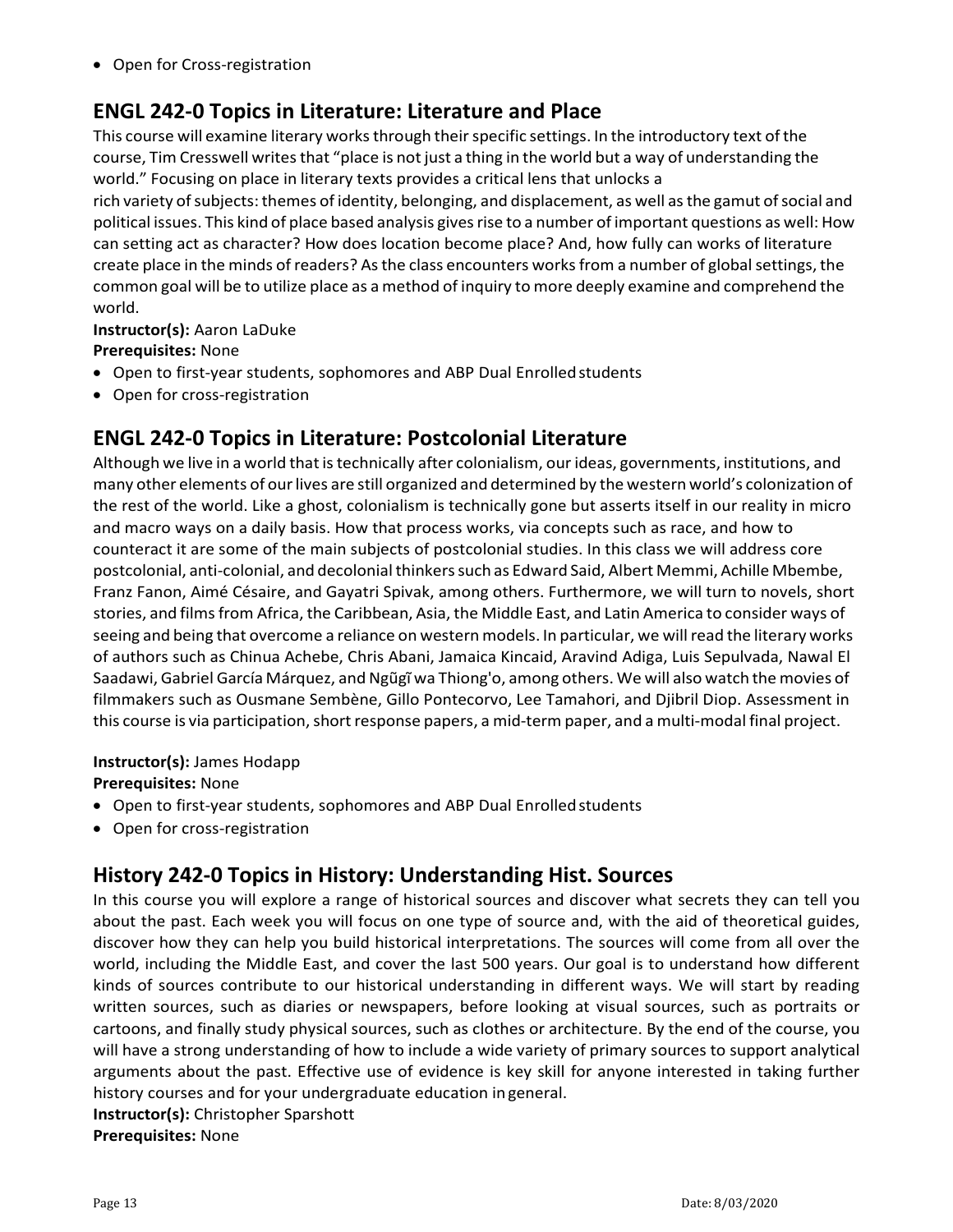- Open to first-year students, sophomores and ABP Dual Enrolledstudents
- Open for cross‐registration

### **HISTORY 387‐0 History Adv Special Topics: British India**

The history of modern India cannot be explained without understanding the impact of the British Empire. For 350 years, Britain and India shared a common history that has a lasting legacy today. This course explores the major themes of the British Empire in India from the formation of the East India Company in 1600 to Indian Independence and Partition in 1947. Empires are shaped by the encounters between agents of imperial power and indigenous peoples. These encounters change both groups creating a hybrid society with long term consequences. We will explore the different types of imperial encounters that took place between Britons and Indians from conquest and subjugation to negotiation and collaboration, and finally struggle and resistance. By focusing on these experiences our goal is to avoid the traditional imperial narrative of superior Britons and inferior Indians and instead understand British India as a place of encounters and experiences.

**Instructor(s):** Christopher Sparshott

**Prerequisites:** None

- Open to sophomores and above
- Open for cross‐registration

## **HISTORY 387‐0 History Adv Special Topics: Islam Shaping African History**

How did Islam come to have such primacy in African history? What are the currents of Islamic thought that have come to shape African lives? How did Africans affect Islamic religious culture? This course aims to answer such questions with an overview of fourteen centuries of Islam in Africa. Although not an exhaustive history, we will outline major historical shifts, consider broad intellectual currents and discuss some of the main historiographical debates surrounding Islam in Africa.

### **Instructor(s):** Zachary Wright

**Prerequisites:** None

- Open to sophomores and above
- Open for cross‐registration
- Satisfies Middle East Studies Minor

### **INTERDIS 200‐0 Introduction to Environmental Science**

This class provides a comprehensive overview of environmental science. By using an "earth systems" approach, you will recognize society and the environment as an interrelated system. This course will examine the science behind natural ecosystem and physical environmental problems, including water and air quality, global climate change, energy, ecosystem services, introduced and endangered species, water supply, solid waste, human population, and interaction of technical, social, and political approaches to environmental management.

**Instructor(s):** Sayeed Mohammed

**Prerequisites:** None

• Open to first-year students and above

### **INTERDIS 203‐0 Ways of Knowing**

What do we know? How do we know it? What is the best way of gathering data to learn what we do not currently know? How do we process our current knowledge and use it as a basis for action? These epistemological questions are addressed differently by different disciplines or academic groups trained to investigate problems following certain, agreed-upon rules of analysis. The theme of climate change, a topic of particular importance to students and the world at large, functions as a concrete mental hook for the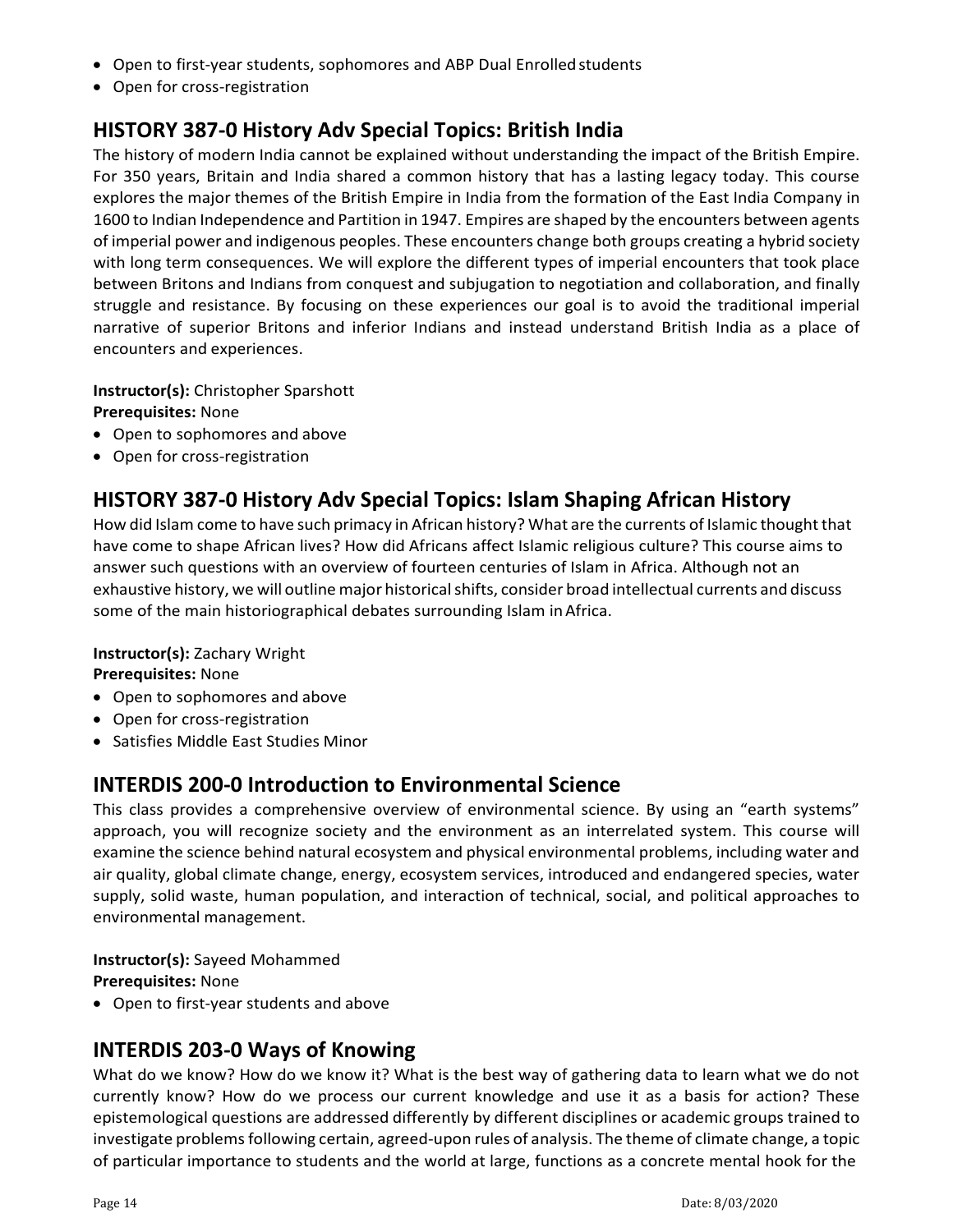students to better understand diverse epistemologies and methodologies: how different disciplines address these questions in different ways. Each professor will introduce methods and protocols from his/her discipline to discuss different ways of knowing. But by weaving together lectures, discussions, and assignments, the course will also underscore the interconnectedness of our disciplines and the value of an interdisciplinary approach to understanding and solving the complex problems of our times.

**Instructor(s):** Sami Hemez & Torsten Menge **Prerequisites:** None

• Open to sophomores only

# **INTERDIS 242‐0 Topics in Science and Technology Studies: Introduction to Science and Technology Studies**

This course introduces the interdisciplinary field of science and technology studies (STS), which is the study of science and technology in social context. Drawing on insights from the history and sociology of science and technology, the course discusses topics related to how and why people shape, develop, use, adapt, and contest scientific knowledge and technologies. It introduces important concepts such as "everyday science" and "sociotechnical system" in order for students to understand how science works and how to think about our technological world.

### **Instructor(s):** Anto Mohsin

**Prerequisites:** None

- Open to first-year students, sophomores and ABP Dual Enrolled students
- Open for cross‐registration

# **INTERDIS 301‐0 Doha Seminar: Behind the Headlines: Context and Meaning of Qatar on the World Stage**

This honors course seeks to locate historical contexts and ideological meanings that underpin Qatar's complex and varied approaches to nation building, development, and international influence. Qatar's process of identity making, as with all nations and individuals, is internally contested, subject to cultural hybridities, and often is not received as intended by outsiders. Such continually reworked portraits both respond to immediate concerns and try to strike a chord with deeper cultural memories, traditions of the Gulf and the wider Muslim world whose relationship to Western modernity are still being worked out. This course will examine Qatari and regional debates on religious doctrine, race, class, genderroles, educational change, sports, public art, and media. Guest discussants who are recognized authorities in particular fields will often join classroom exchanges.

**Instructor(s):** Zachary Wright & Sohaira Siddiqui **Prerequisites:** None

- Open to juniors and above
- Openforcross‐registration
- If interested contact Michelle Telafici atm[‐telafici@northwestern.edu](mailto:telafici@northwestern.edu)
- Satisfies Middle East Studies Minor

### **Phil 242‐0 Topics in Philosophy: Introduction to Philosophy**

This course will introduce students to a range of philosophical topics, questions, and puzzles. Topics may include: the foundation of morality, free will, personal identity, the nature of minds, the possibility of genuine knowledge, the legitimacy of government, questions about justice and power, the meaning of life, and the nature of death. We are going to approach these topics from a number of different perspectives and use classical and contemporary texts, dialogues, movies, short stories, and podcasts. As we explore these questions, we are going to practice how to identify, understand, and assess arguments, as well as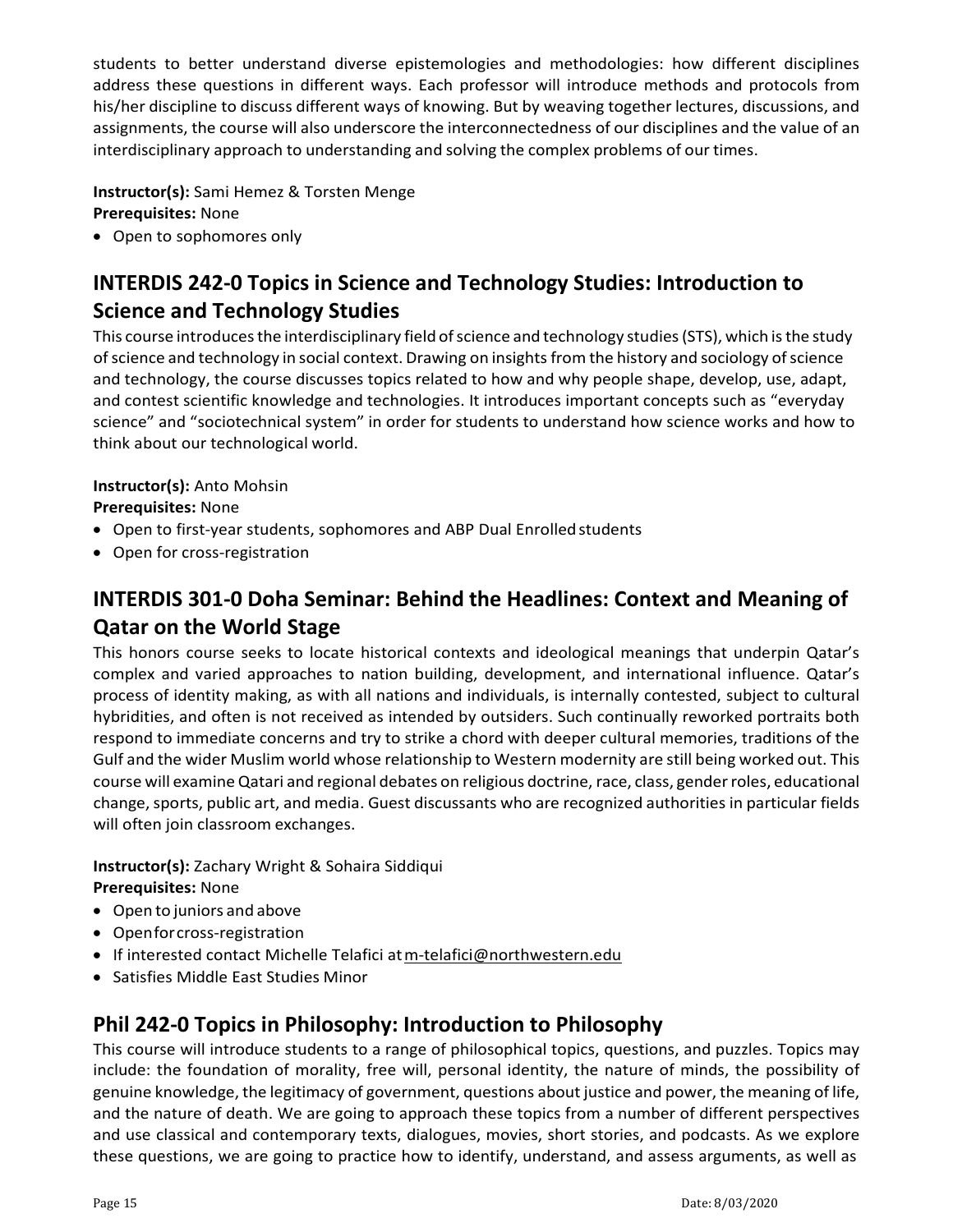how to challenge basic assumptions, analyze concepts, draw distinctions, and read difficult texts. The goal of this class is to strengthen your ability to think, read, and write critically and to contribute to conversations about perennial human concerns.

### **Instructor(s):** Torsten Menge

### **Prerequisites:** None

- Open to first-year students, sophomores and ABP Dual Enrolledstudents
- Open for cross‐registration

# **Poli\_Sci 242‐0 Topics in Political Science: American Politics**

This course provides an introduction to American politics and government. We will explore the US constitution, the three branches of government, the news media, public opinion and political participation, and campaigns and elections. We will follow the American elections with interactive blogs, and end with a comparative and critical perspective on US democracy. An introduction to American politics is essential for students to understand American influence and capacity on foreign policies and current events.

### **Instructor(s):** Jocelyn Mitchell

**Prerequisites:** None

- Open to first-year students, sophomores and ABP Dual Enrolled students
- Open for cross-registration
- Satisfying Media and Politics Minor

### **Poli\_Sci 387‐0 Advanced Topics in Political Science: Inequality in America**

This course provides an in‐depth look at inequality in America, in which some individuals and groups "get what, when, and how" (Lasswell 1936) more than others. The class will contrast the promise of equality with the reality of inequality in American democracy today. Although the primary focus is on America, relevant comparisons to Qatar and the Gulf will be introduced to investigate how these concepts travel across contexts and raise awareness of global forms of inequality. Students will understand the social construction of difference (race, class, gender, and sexuality), the impact of intersectionality, and the concept of backlash as status quo groups seek to protect perceived threats to their power and place in the system. Specific issues, such as voting rights, education, and policing, will be explored through a comparative and critical perspective, and the prospects of social change will be assessed.

**Instructor(s):** Jocelyn Mitchell **Prerequisites:** None

- Open to sophomores and above
- Open for cross‐registration
- Satisfying Media and Politics Minor

# **Poli\_Sci 387‐0 Advanced Topics in Political Science: Contemporary Arab Thought**

This course covers various ideologies and schools of Arab thought from the late 19th century up to current times. The intent of teaching and class discussion is to engage with the main principles of ideologies and thinkers that have dominated intellectual activism in the Arab region. The course aims at examining the mixed effect of these ideologies on the Arab world, exploring their approaches to traditional and modern values and structures, and their endeavors to (re)formulate a collective identity. Across the region, before and after the independence of Arab countries, liberalism, Marxism, Arab nationalism and Islamism have continued to rival one another in bidding for popular support and political leadership. Arab intellectuals who belonged to these ideologies strived to absorb, adopt, or reject sheer consequences created by the